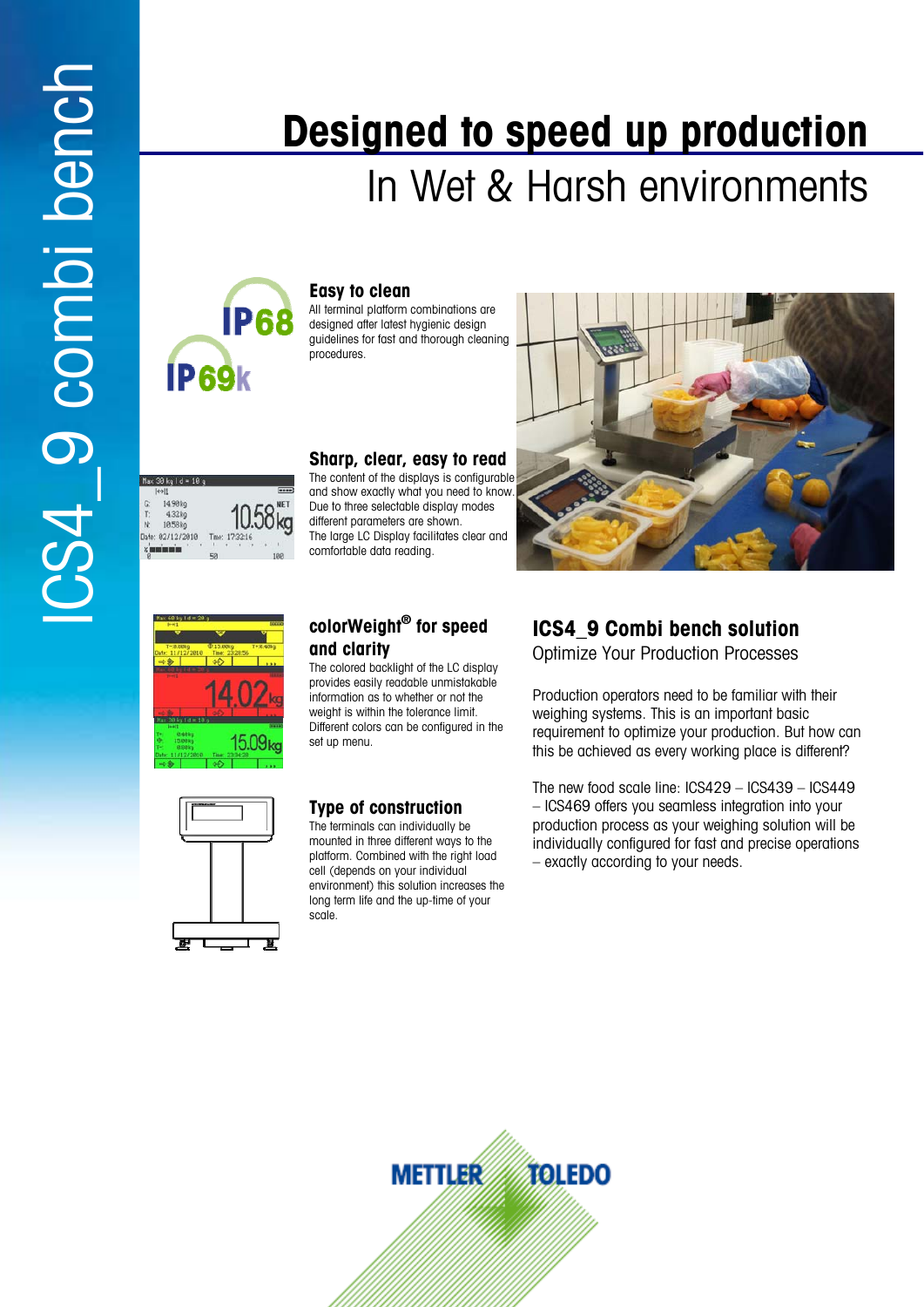## Technical Data **Terminals**

- The weights & measures data of ICS devices are shown within the display not on stickers like in the past. The display indicates if the system is approved or not.
- Double sealed terminals: Longer up times in harsh environments. No need for terminal "double bagging" or to distance terminal from the base.
- The improved hygienic design avoids contamination traps and supports fast and thorough cleaning.
- With IP69k protection, the terminal withstands even the harshest pressure cleaning procedures.
- The smart weighing counter helps our technical staff to determine how the scale is treated in your environment and what measures are needed to keep the scale in a perfect shape.
- Choose your well-fitting type of construction (t-, f- or c-version) for your individual ergonomic setup.
- Combi bench solutions are only possible with analogue scale interface.

|                           | <b>ICS429</b>                                            | <b>ICS439</b>                                                                                                 | <b>ICS449</b>                                                                                  | <b>ICS469</b>                                                 |  |  |  |  |  |  |
|---------------------------|----------------------------------------------------------|---------------------------------------------------------------------------------------------------------------|------------------------------------------------------------------------------------------------|---------------------------------------------------------------|--|--|--|--|--|--|
|                           |                                                          |                                                                                                               |                                                                                                |                                                               |  |  |  |  |  |  |
| Dimension &               |                                                          | 232x132x115 mm / 9.13x5.2x4.53"                                                                               |                                                                                                |                                                               |  |  |  |  |  |  |
| Type                      |                                                          |                                                                                                               | Stainless steel 1.4301 or AISI 304                                                             |                                                               |  |  |  |  |  |  |
| Display                   |                                                          |                                                                                                               | LCD liquid crystal graphical display, with backlighting                                        |                                                               |  |  |  |  |  |  |
| Character height          |                                                          |                                                                                                               | Default layout = 19 mm                                                                         |                                                               |  |  |  |  |  |  |
|                           |                                                          |                                                                                                               | Big font mode $= 26$ mm                                                                        |                                                               |  |  |  |  |  |  |
|                           |                                                          |                                                                                                               | 3-line info mode = $15$ mm                                                                     |                                                               |  |  |  |  |  |  |
| Keypad                    |                                                          |                                                                                                               | Tactile-touch membrane keypad (PET)<br>Scratch-resistant material                              |                                                               |  |  |  |  |  |  |
| Numeric keypad            | N <sub>o</sub>                                           | Yes                                                                                                           | <b>No</b>                                                                                      | Yes                                                           |  |  |  |  |  |  |
| Keystrokes                |                                                          | >1.000.000                                                                                                    |                                                                                                |                                                               |  |  |  |  |  |  |
| Mains connection          |                                                          | $100 - 240$ V / 50 $-$ 60 Hz / 300 mA                                                                         |                                                                                                |                                                               |  |  |  |  |  |  |
|                           |                                                          |                                                                                                               | Power cord approx. 2.5m                                                                        |                                                               |  |  |  |  |  |  |
| Battery                   |                                                          |                                                                                                               | 12 V / 2.5 A                                                                                   |                                                               |  |  |  |  |  |  |
|                           |                                                          | 1 strain gauge weighing cell continuous operation ~ 15h (depends also on which data interfaces are assembled) |                                                                                                |                                                               |  |  |  |  |  |  |
|                           |                                                          |                                                                                                               | Life time: 500 to 1,000 charging/discharging cycles<br>Class III $-10 - 40$ °C / 14 $- 104$ °F |                                                               |  |  |  |  |  |  |
| Temperature range         |                                                          |                                                                                                               | Class II 0 - 40 °C / 32 - 104 °F                                                               |                                                               |  |  |  |  |  |  |
| Humidity                  |                                                          |                                                                                                               | Max. rel. humidity 85 % for temperatures up to 40 °C                                           |                                                               |  |  |  |  |  |  |
| Data interfaces           |                                                          |                                                                                                               | Standard: RS232 plus 1 additional data interface: RS232, RS422/485, USB device, Ethernet       |                                                               |  |  |  |  |  |  |
| Analogue scale connection |                                                          |                                                                                                               | Impedance: $\geq 80 \Omega$                                                                    |                                                               |  |  |  |  |  |  |
|                           | Excitation: 3.3 V                                        |                                                                                                               |                                                                                                |                                                               |  |  |  |  |  |  |
|                           | Sensitivity: 2 to 3 mV/V                                 |                                                                                                               |                                                                                                |                                                               |  |  |  |  |  |  |
|                           | Max. Resolution: 7500e (OIML), 300.000d (non approvable) |                                                                                                               |                                                                                                |                                                               |  |  |  |  |  |  |
|                           | Min. verification interval: 0,5 µV/e                     |                                                                                                               |                                                                                                |                                                               |  |  |  |  |  |  |
| Approvals                 |                                                          | OIML, NTEP, IP66, IP68, IP69k, CE, CSA C US                                                                   |                                                                                                |                                                               |  |  |  |  |  |  |
| Application/Features      |                                                          | Basic weighing, Average weighing /                                                                            |                                                                                                | Basic weighing, Average weighing, Simple counting, Over-Under |  |  |  |  |  |  |
|                           |                                                          | 3 different display layouts                                                                                   | checkweighing /                                                                                |                                                               |  |  |  |  |  |  |
|                           |                                                          |                                                                                                               |                                                                                                | 3 different display layouts, data storage                     |  |  |  |  |  |  |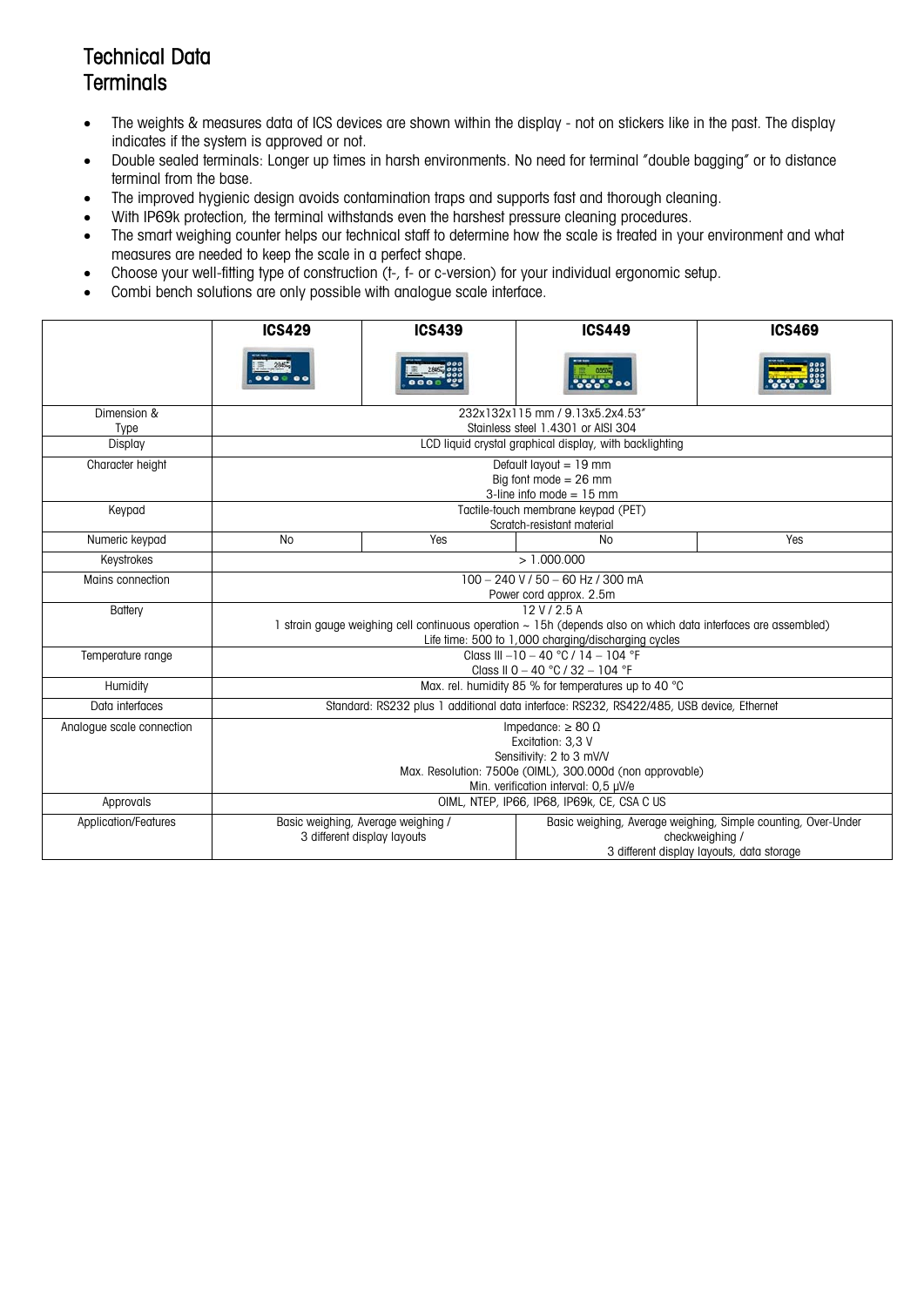## Technical Data Terminal platform combinations

| Type of construction                | t-version                                                                                                    | c-version                                                                                       | f-version                                                                         |  |  |  |  |  |
|-------------------------------------|--------------------------------------------------------------------------------------------------------------|-------------------------------------------------------------------------------------------------|-----------------------------------------------------------------------------------|--|--|--|--|--|
|                                     |                                                                                                              |                                                                                                 | Terminal is fix mounted in front of the<br>platform. Suitable for desk operation. |  |  |  |  |  |
|                                     | Terminal and platform are connected by<br>cable. Suitable for wall mount or desk<br>operation.               | Terminal and column are seamlessly welded<br>together. Cables are laid inside of the<br>column. |                                                                                   |  |  |  |  |  |
|                                     |                                                                                                              | Indicator is always installed on the short<br>side of the platform                              | Indicator is always installed on the<br>short side of the platform                |  |  |  |  |  |
| Weighing ranges                     | 3, 6, 15, 30, 60 kg<br>5, 10, 25, 50, 100 lb                                                                 | 3, 6, 15, 30, 60 kg<br>5, 10, 25, 50, 100 lb                                                    | 3, 6, 15, 30, 60 kg<br>5, 10, 25, 50, 100 lb                                      |  |  |  |  |  |
| Platform sizes                      | A, BB, B, QA, QB                                                                                             | A. BB. QA. QB<br>Not available with <b>B-size</b> platforms                                     | A, BB, B, QA, QB                                                                  |  |  |  |  |  |
| Load cells which will be used when  | Standard: potted aluminium load cell (identical to PBA226 with hygienic kit) IP65                            |                                                                                                 |                                                                                   |  |  |  |  |  |
| t-, f- or c-version will be ordered | Optional: stainless steel load cell potted (identical to PBA426 with hygienic kit) IP65 & IP67               |                                                                                                 |                                                                                   |  |  |  |  |  |
|                                     | Optional: stainless steel load cell hermetically sealed (identical to PBA429 with hygienic kit) IP68 & IP69k |                                                                                                 |                                                                                   |  |  |  |  |  |
| Hygienic kit                        | This kit consist of specially designed levelling kits (feet) and overload stops:                             |                                                                                                 |                                                                                   |  |  |  |  |  |
|                                     | No crevices and dead areas - No place for contamination                                                      |                                                                                                 |                                                                                   |  |  |  |  |  |
|                                     | Avoidance of open threats - Easy-to-Clean                                                                    |                                                                                                 |                                                                                   |  |  |  |  |  |

#### **Length of load cell cable for t-version**

| Model     | potted aluminium load cell | Potted stainless steel load cell | Hermetically sealed stainless steel load cell |
|-----------|----------------------------|----------------------------------|-----------------------------------------------|
|           | 1m/3.3ft                   | $3m/9.9$ ft                      | $3m/9.9$ ft                                   |
| <b>BB</b> | $2m/6.6$ ff                | $3m/9.9$ ft                      | $3m/9.9$ ft                                   |
|           | $2m/6.6$ ff                | $3m/9.9$ ff                      | $3m/9.9$ ft                                   |
| QA        | 1m/3.3ft                   | $3m/9.9$ ft                      | $3m/9.9$ ft                                   |
| QB        | $2m/6.6$ ff                | $3m/9.9$ ft                      | $3m/9.9$ ff                                   |

#### **Dimensional drawings**





|           |      |                                                       | <b>BB</b> |       | B     |       | QA   |             | QB   |       |
|-----------|------|-------------------------------------------------------|-----------|-------|-------|-------|------|-------------|------|-------|
| Dimension | [mm] | $\left[\begin{smallmatrix}''\end{smallmatrix}\right]$ | [mm]      | ["]   | [mm]  | F''   | [mm] | <b>F</b> #7 | [mm] | г″1   |
| a         | 175  | 6,89                                                  | 235       | 9,25  | 335   | 13,81 | 163  | 6,41        | 240  | 9,45  |
| D         | 240  | 9,45                                                  | 300       | 11,81 | 400   | 15,74 | 228  | 8,97        | 305  | 12,00 |
| C         | 59   | 2,32                                                  | 76        | 2,99  | 108,5 | 4,27  | 59   | 2,32        | 76   | 2,99  |
| O         | 97   | 3,81                                                  | 108       | 4,25  | 134,5 | 5,29  | 97   | 3,81        | 108  | 4,25  |
| e         | 235  | 9,25                                                  | 335       | 13,81 | 435   | 17,12 | 163  | 6,41        | 254  | 10,0  |
|           | 300  | 11,81                                                 | 400       | 15,74 | 500   | 19,68 | 228  | 8,97        | 305  | 12,00 |
| g         | 21   | 0,83                                                  | 18        | 0,70  | 18    | 0,70  | 21   | 0,83        | 17   | 0,67  |
|           | 42   | ,65                                                   | 42        | ,65   | 42    | .65   | 42   | ,65         | 42   | 1,65  |